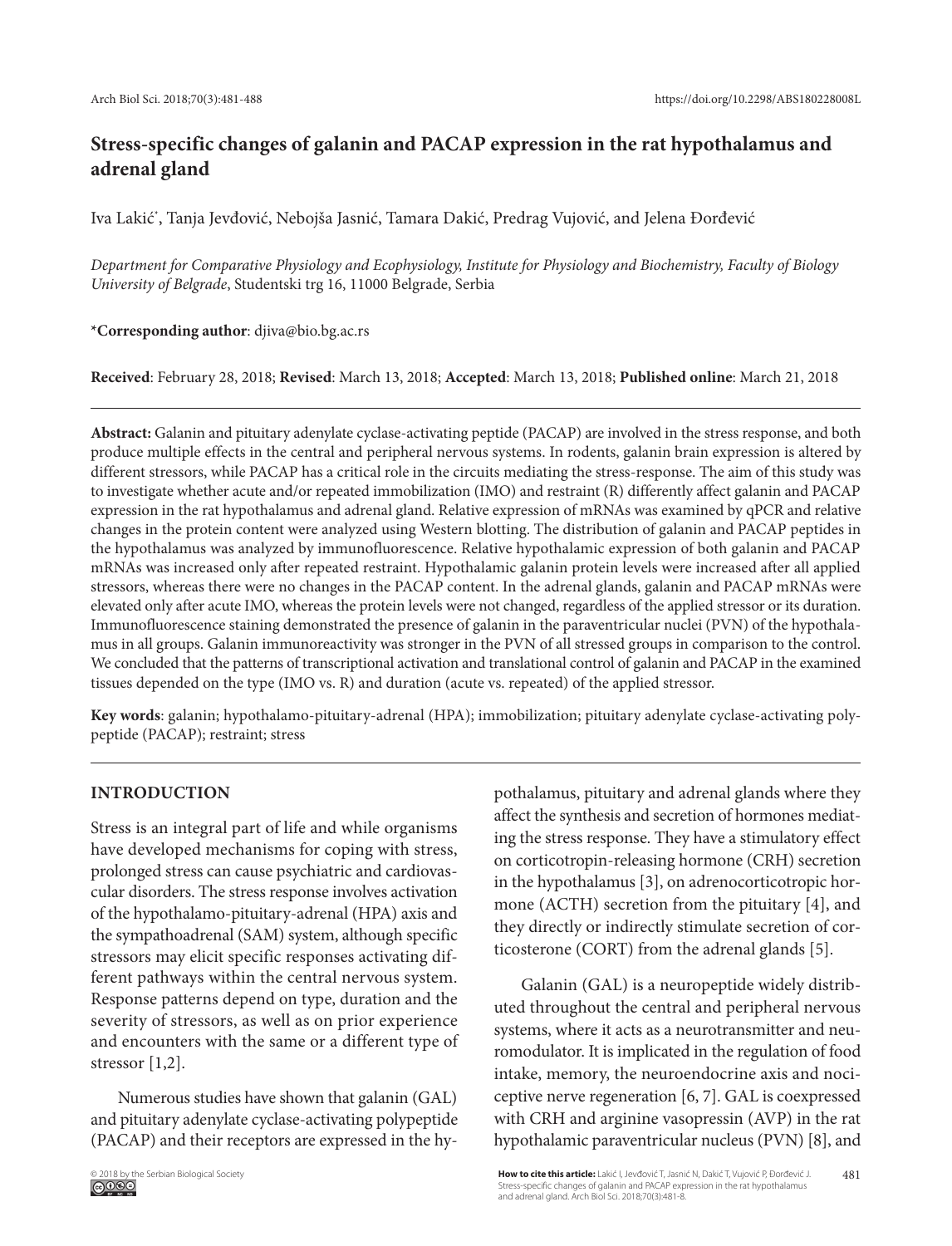with AVP and oxytocin in the magnocellular neurons of the supraoptic nucleus (SON) [9]. It is thought that GAL has an essential role in the stress response [10] because it affects the synthesis and secretion of CRH in the hypothalamus. As regards the adrenal gland, GAL increases corticosterone secretion [5], cAMP release from the adrenal cortex cells [11], as well as norepinephrine from the adrenal medulla. Different studies have shown that GAL increases basal and stress-induced sympathetic activity, which is reflected in the increase of plasma catecholamine concentration [12].

In addition to GAL, PACAP is also involved in the response to stressful stimuli. This peptide was first identified in hypothalamic extracts [13] and named for its ability to stimulate anterior pituitary adenylyl cyclase activity. In rats, PACAP is one of the key components of the neuroendocrine responses to stressful challenges and together with its receptors it is widely distributed throughout the HPA axis, as well as in the hypothalamic PVN and SON, median eminence, hypothalamohypophysial portal system and in the adrenal gland [14,15]. PACAP-positive terminals form synapses with hypothalamic PVN CRH-expressing neurons [16] and can stimulate CRH production and secretion [17]. PACAP can affect ACTH secretion from the anterior pituitary [18] and enhance the synthesis and release of adrenal catecholamines [19], which was shown in experiments on PACAP knockout mice who had impaired catecholamine release during chronic stress exposure.

The detection of a regulatory mechanism for GAL and PACAP in the hypothalamus and adrenal glands in conditions provoked by stressors of different type, duration and severity is very important in stress biology because of the negative impact of stress on health. The aim of this study was to determine whether the type, duration or severity of applied stressors produce specific pattern responses in the hypothalamus and adrenal glands of the rat.

### **MaterialS and methods**

#### **Experimental design**

This study was approved by the Ethical Committee of the University of Belgrade, Faculty of Biology, and is in accordance with the Animal Welfare Act and Regulations on Laboratory Animals of the Republic of Serbia. In this study, 9-11-week-old male Wistar rats (*Rattus norvegicus*) weighing 250-320 grams were used. The animals were acclimated to 22±1°C, 12h:12h light-dark cycle, with dark cycle onset at 6 pm. They had *ad libitum* access to standard pelleted food and water. To avoid the impact of day-night rhythm on the tested parameters, all experiments were carried out between 8 am and 12 pm. Experimental animals were divided into five groups as follows: (i) control animals (C); (ii) animals acutely immobilized for three hours (IMO); (iii) animals repeatedly immobilized three hours daily for seven days (R-IMO); (iv) animals acutely restrained for three hours (R), and (v) animals repeatedly restrained three hours daily for seven days (R-R). Each group consisted of six animals. Immobilization was performed according to Kvetnansky and Mikulaj [20]. Animals were placed on the immobilization stands with all four limbs fixed to metal brackets. Restraint was implemented by placing the animal in a transparent cylindrical chamber. At the front of the chamber there was an opening with a few larger holes that allowed the animal to breathe. The other end of the chamber was adjustable to the size of the animal in order to disable movement of the animal. Animals were handled carefully to avoid any kind of injuries. At the end of the treatment the rats were decapitated with a guillotine. The hypothalamus and adrenal glands were quickly excised and stored at -70°C for RNA or protein isolation.

# **RNA isolation, cDNA synthesis and quantitative real-time PCR**

Total RNA was extracted from the collected tissues using a TRIzol reagent (Invitrogen, USA) according to the manufacturer's protocol. Briefly, tissue samples were homogenized using an IKA T10 basic ultra-turrax homogenizer (IKA-Werke GmbH&Co. KG, Germany) in appropriate volumes of TRIzol reagent, incubated at room temperature and after addition of chloroform, centrifuged (at 12000*xg*, 15 min, +4°C) to separate the homogenate into aqueous (RNA containing), inter- and phenol-chloroform phases (DNA and protein containing). The aqueous phase was transferred to a new tube and RNA was precipitated by the addition of isopropanol; after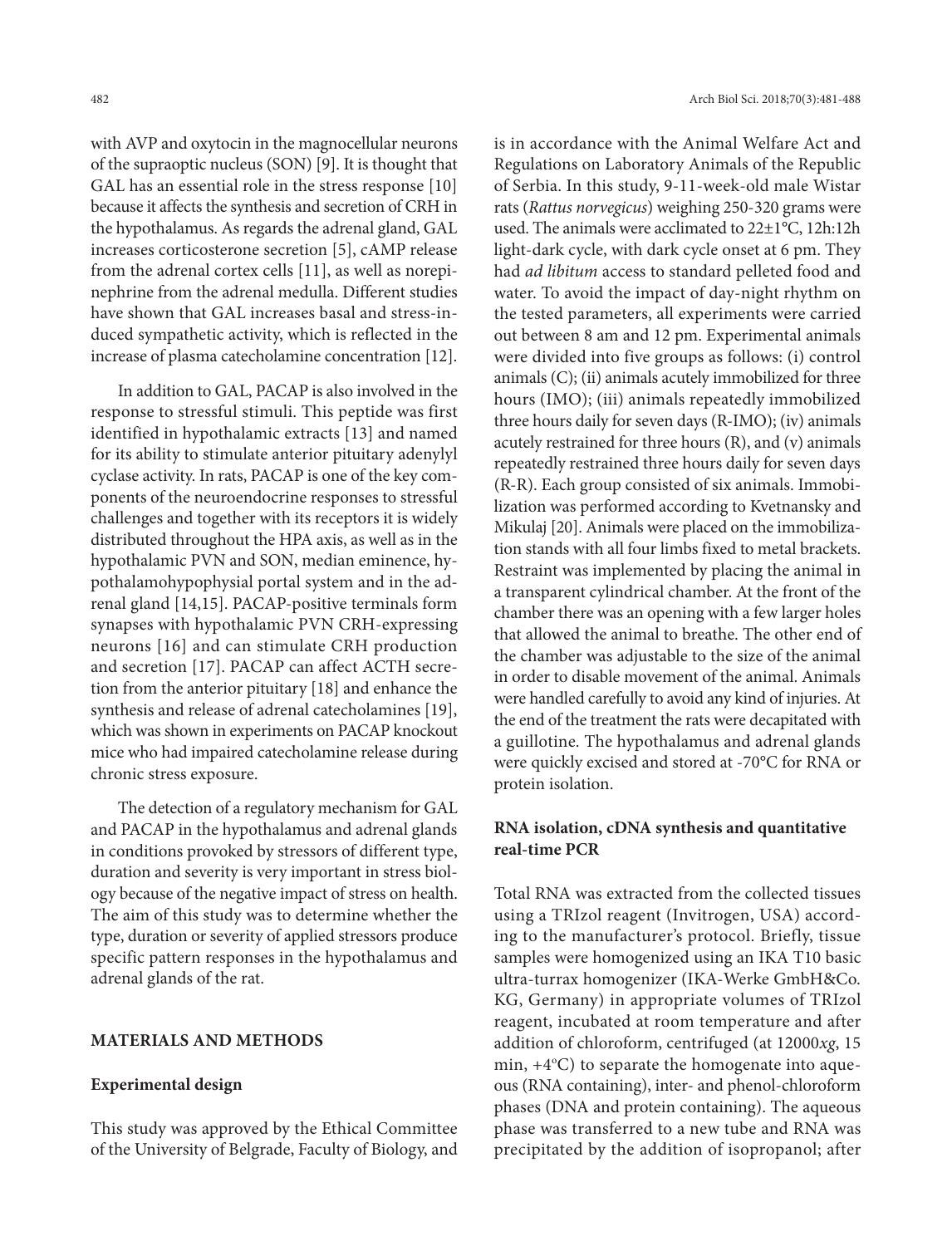several washing steps, the pellet was resuspended in RNase-free diethylpyrocarbonate (DEPC)-treated water. The total RNA concentration was determined by measuring the absorbance at 260 and 280 nm (Biophotometer, Eppendorf AG, Germany) according to the manufacturer's instructions. RNA sample quality was analyzed on a 1.5% agarose gel containing ethidium bromide and visualized by UV transillumination. Reverse-transcription was performed on 1.5 µg of total RNA using the High-Capacity cDNA Reverse Transcription kit (Applied Biosystems, USA) according to the manufacturer's protocol. Gene expression was analyzed using TaqMan Universal PCR Master Mix and Assay-on-Demand Gene Expression Products with 6-FAM dye-labeled MGB probes (Applied Biosystems, USA). Reactions were performed in a 25 μL reaction mixture containing 1x TaqMan Universal Master Mix with AmpErase UNG, 1x Assay Mix (GAL: Rn00583681\_m1; PACAP: Rn00566438\_m1; and beta actin as a reference gene: Rn01412977\_g1; Applied Biosystems) and the cDNA template (10 ng RNA converted to cDNA). PCR was carried out in the ABI Prism 7000 Sequence Detection System (cycling conditions were: 50°C for 2 min, 95°C for 10 min, followed by 40 cycles at 95°C for 15 s and 60°C for 1 min). Each sample was run in triplicate and the mean value of each Ct triplicate was used for further calculations. Data were analyzed by the comparative 2<sup>-∆∆C</sup>t method according to Livak and Schmittgen [21].

#### **Western blot analysis**

In order to confirm potential differences in GAL and PACAP protein expressions, Western blot analysis was performed. After sodium dodecyl sulfate (SDS) polyacrylamide gel electrophoresis (PAGE), protein transfer to PVDF membranes and blocking with 5% BSA, the membranes were incubated with GAL primary antibody (1:1000, sc25446, rabbit polyclonal, Santa Cruz Biotechology, CA, USA) or PACAP antibody (1:1000, sc25439, rabbit polyclonal, Santa Cruz Biotechnology, CA, USA). Then the membranes were incubated with goat anti-rabbit IgG; H&L (HRP), Abcam, ab6721- 1, 1:5000, and donkey anti-rabbit IgG HRP; sc-2077, Santa Cruz Biotechnology, CA, USA, respectively. Visualization was performed using Clarity Western ECL Substrate (Bio-Rad Laboratories, USA) and film (Kodak Biomax) exposure. The quantification of the signals was determined with the ImageQuant 5.2 software package.

#### **Immunofluorescence**

For microscopic analysis of the hypothalamus, rats were anesthetized with a mixture of ketamine (30 mg/ kg) and xylazine (6 mg/kg). Transcardial perfusion with 0.9% NaCl was performed until the liver was cleared, after which perfusion fixation with 4% paraformaldehyde was applied (Sigma, USA). Brains were removed and post-fixed overnight at +4˚C in the same solution. The tissue was cryoprotected in increasing concentrations of sucrose solution (10%, 20%, 30%). Brains were frozen at -70˚C and cut into 20-µm thick coronal sections on a cryostat (Leica CM1850, Leica Byosystems, Germany). Slices were placed on Super-Frost® slides (Menzel-Glasser, Germany) and stored at +4˚C until further use. Sections were washed in 0.01 M phosphate-buffered saline (PBS) three times, and incubated in 0.1% Triton-X 100 for 15 min. The blocking step was performed for 45 min in a solution containing 2% bovine serum albumin (BSA) in 0.01 M PBS. Both primary and secondary antibodies were diluted in 2% BSA in PBS. Primary antibodies were incubated overnight at +4˚C. The following primary antibodies were used: rabbit anti-GAL (1:100, sc-25446) and rabbit anti-PACAP (1:100, sc-25439). After incubation with primary antibodies, the sections were rinsed in PBS and incubated for 2 h with donkey anti-rabbit Alexa 555 antibody (1:200, A-31572, Molecular Probes). Excess antibodies were removed by washing in PBS, sections were incubated with DAPI (1:4000) for 10 min, washed with PBS several times and mounted with Mowiol. Images were captured with a confocal laser microscope (LSM 510, Carl Zeiss, Germany).

#### **Statistical analysis**

Statistical analyses were performed using one-way analysis of variance (ANOVA), followed by Tukey's post-hoc test for multiple comparisons between groups. All data are presented as mean±SEM values for six animals. Statistical significance was set at p<0.05.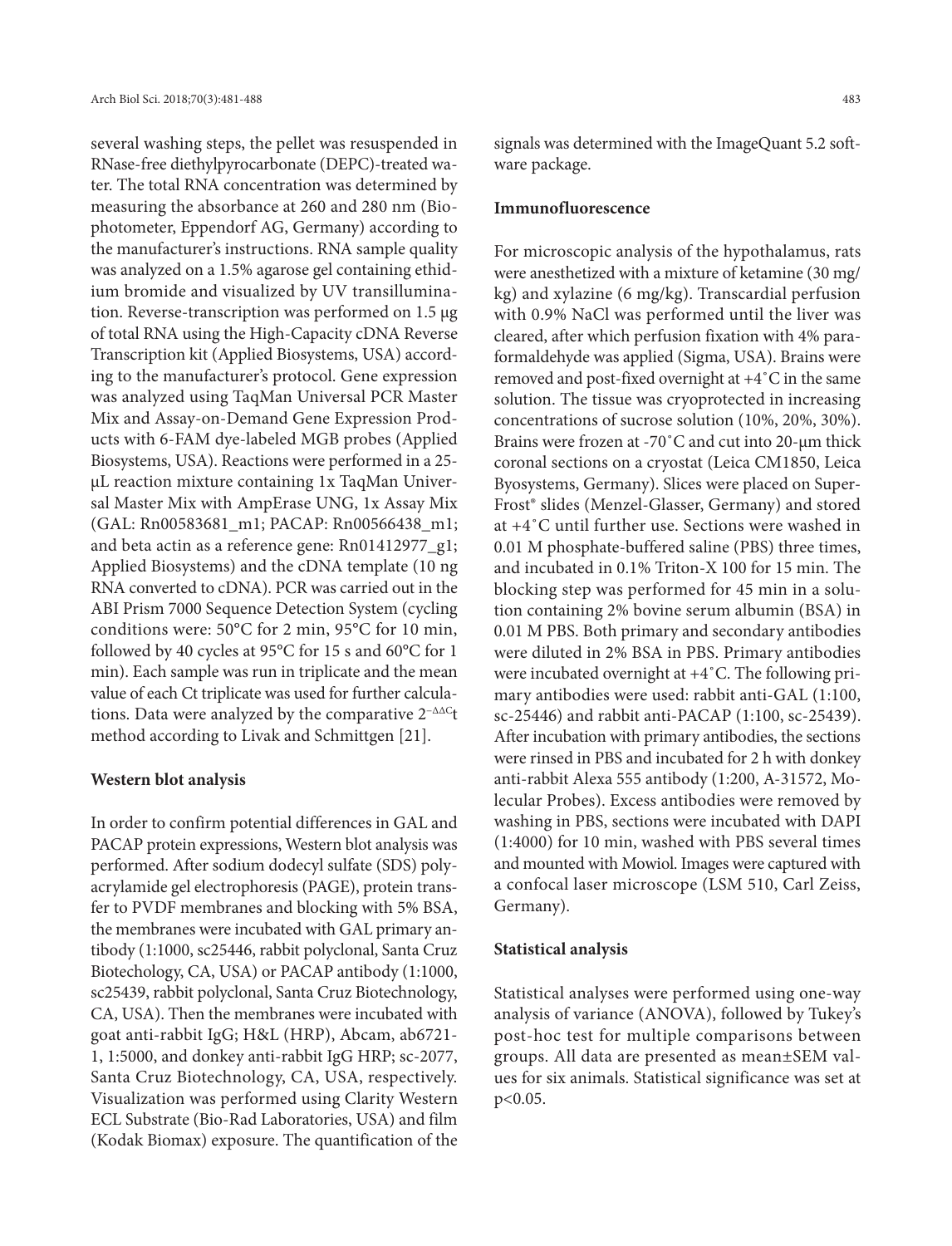# **Results**

As can be seen in Figs. 1 and 2, hypothalamic GAL and PACAP mRNAs had similar expression patterns. When compared to the controls, the relative expression of GAL and PACAP mRNAs was significantly increased only in the hypothalamus of repeatedly restrained animals ( $p<0.05$ ). On the other hand, (Fig. 1B), the GAL protein level significantly increased in all experimental groups ( $p<0.05$ ), whereas no changes in PACAP protein level were detected when compared to the control (Fig. 2B).

As far as the adrenal glands are concerned, the relative expression of GAL and PACAP mRNAs exhibited the same patterns of changes. Statistically significant upregulation of mRNA expression for both proteins was observed only after acute immobilization



**Fig. 1.** GAL mRNA and protein levels in the hypothalamus of rats acutely or repeatedly exposed to immobilization (IMO, R-IMO) and restraint (R, R-R). **A** – RT-qPCR quantification of GAL transcript levels. **B** – Relative levels of GAL protein normalized to β-actin.



**Fig. 3.** GAL mRNA and protein levels in the adrenal glands of rats acutely or repeatedly exposed to immobilization (IMO, R-IMO) and restraint (R, R-R). **A** – RT-qPCR quantification of GAL transcript levels. **B** – Relative levels of GAL protein normalized to β-actin.

in comparison to the controls (Figs. 3A and 4A). The adrenal glands protein levels of GAL and PACAP did not change relative to the control, regardless of the applied stressor or their duration (Figs. 3B and 4B).

As can be seen in Fig. 5, GAL-immunofluorescence staining demonstrated its presence in the PVN of the hypothalamus in all groups. However, GAL immunoreactivity was stronger in the PVN of stressed groups than in that of the control. Among different types of stressors, the strongest GAL immunopositivity was detected in the PVN of repeatedly restrained animals. Besides the increase in the number of GALpositive cells, particularly long and straight neuron extensions could be detected in all stressed groups as compared to the control. In addition, strong GAL immunopositivity was observed in the ependymal



**Fig. 2.** PACAP mRNA and protein levels in the hypothalamus of rats acutely or repeatedly exposed to immobilization (IMO, R-IMO) and restraint (R, R-R). **A** – RT-qPCR quantification of PACAP transcript levels. **B** – Relative levels of PACAP protein normalized to β-actin.



**Fig. 4.** PACAP mRNA and protein levels in the adrenal glands of rats acutely or repeatedly exposed to immobilization (IMO, R-IMO) and restraint (R, R-R). **A** – RT-qPCR quantification of PACAP transcript levels. **B** – Relative levels of PACAP protein normalized to β-actin. **C** – control, non-stressed rats; IMO – acute immobilization (3 h); R-IMO – repeated immobilization (7 days, 3 h daily); R – acute restraint (3 h); R-R – repeated restraint (7 days, 3 h daily). The values are means of six animals±SEM. Statistical significance: p<0.05.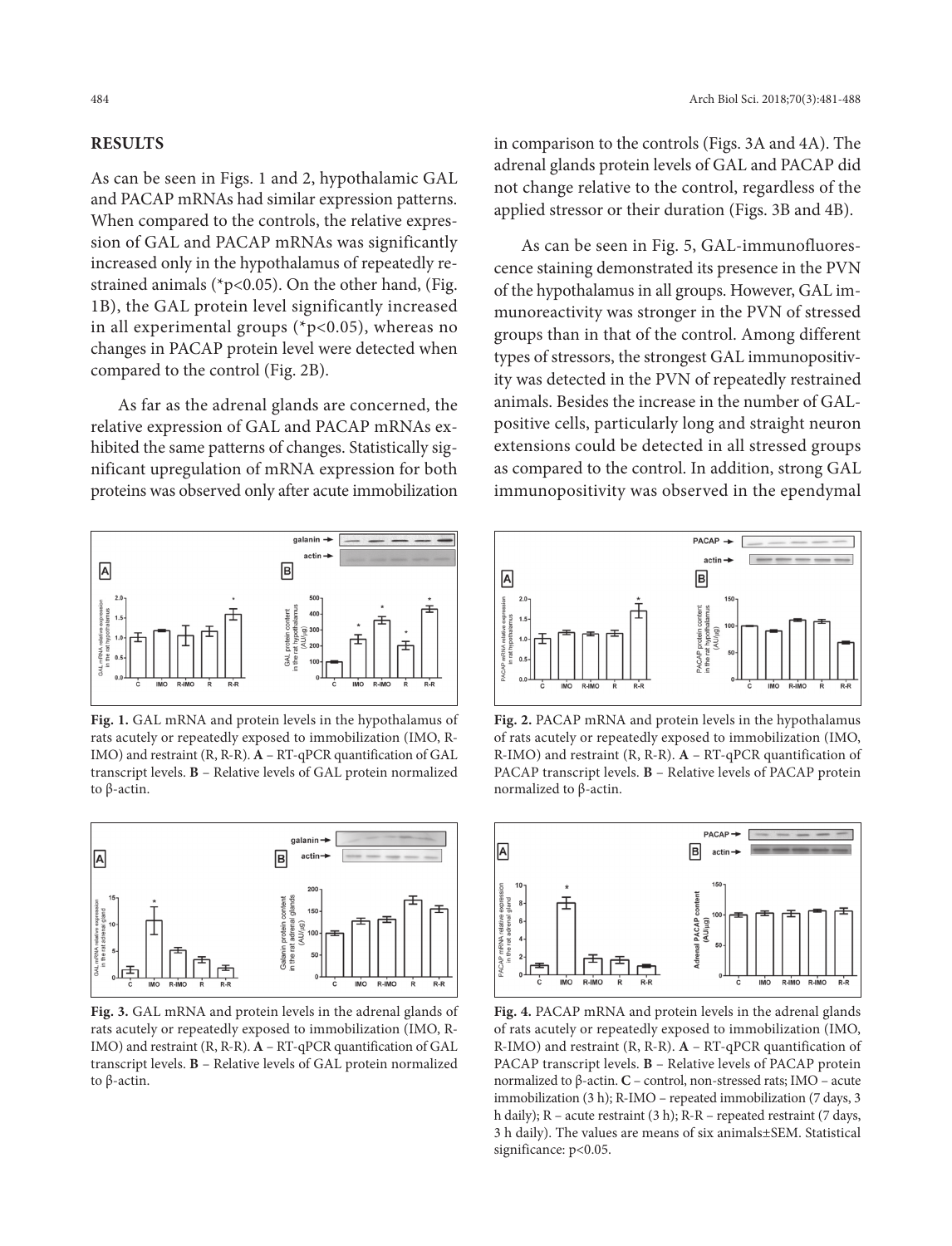

**Fig. 5.** The effect of different type of stressors on GAL expression in the paraventricular nucleus (PVN) of the hypothalamus and in the ependymal cells surrounding the third ventricle (3v). **A** – Immunofluorescence staining demonstrating GAL expression (red) in the PVN of the hypothalamus in all groups of animals (C, R, IMO, R-R and R-IMO). In all stressed groups GAL immunoreactivity in PVN was stronger than in the control. Among different types of stressors, repeated restraint showed the strongest immunopositivity (R-R). Original magnification: x40. In addition, particularly strong GAL (red) immunopositivity was observed in the ependymal cells surrounding the third ventricle in stressed animals (white arrow). **B** – Representative confocal image showing GAL immunoreactivity in ependymal cells of control (C zoom) and repeated restraint (R-R zoom). Note the strong GAL immunoreactivity in the cytoplasm of ependymal cells. DAPI was used to stain all nuclei (blue). Orig. magnification: x80. C – control, non-stressed rats; IMO – acute immobilization (3 h); R-IMO – repeated immobilization (7 days, 3 h daily); R – acute restraint (3 h); R-R – repeated

cells lining the lumen of the third ventricle of stressed animals. Some GAL-positive cells and cell projections were also detected in other hypothalamic regions, such as the periventricular, ventromedial and supraoptic, although there were no significant differences between control and treated groups.

As far as PACAP-immunofluorescence results are concerned, there were no differences between control and stressed animals, and the signal was too weak (data not shown).

### **Discussion**

Organisms have developed mechanisms for responding to stress, and gene and protein expression changes are major factors in the response. In the present study, to examine the possible effects on GAL and PACAP mRNA expression and their protein levels in the rat hypothalamus and adrenal glands, adult male rats were subjected to acute and/or repeated immobilization and restraint stress. To confirm activation of the HPA axis, we measured plasma ACTH after IMO and R stress. In comparison to the control, the concentration of ACTH in the plasma was increased 4 and 3.5-fold after acute and repeated immobilization, respectively [22]. Similarly, we observed that acute and repeated restraint led to 3- and 2-fold increases, respectively (unpublished data).

Relative expression of both GAL and PACAP mRNAs was increased only after repeated restraint, and not after acute or repeated IMO or acute restraint. This result suggested for the first time that two stressors, which slightly differ in nature, elicited a very specific hypothalamic response. It also demonstrated a fine regulation of the hypothalamic response that depended on the type and duration of stressor. The magnitude of the stress response varies depending on the previous encounter with the same stressor. If the stress response is not altered after repeated exposure, adaptation or habituation is observed. Habituation only develops following exposure to the same stressor [23] and is likely to result from behavioral familiarization to this particular stressor. The difference between the effects of R-IMO and R-R on GAL mRNA expression, along with the fact that IMO is thought to be the strongest stressor, could be considered to be the effect of habituation within the hypothalamus. According to our results, habituation was stress-specific since it was shown only after repeated IMO, but not after R-R. The elevation in GAL mRNA that was noted only after R-R is in agreement with other studies. Sweerts et al. [7] showed that the increase of preproGAL mRNA depended only on restraint stress and that the same pattern of preproGAL mRNA expression could not be observed for other types of stress. They also showed that the expression of preproGAL mRNA increased as the number of restraint sessions increased.

Hypothalamic PACAP mRNA exhibited the same pattern of expression as GAL mRNA expres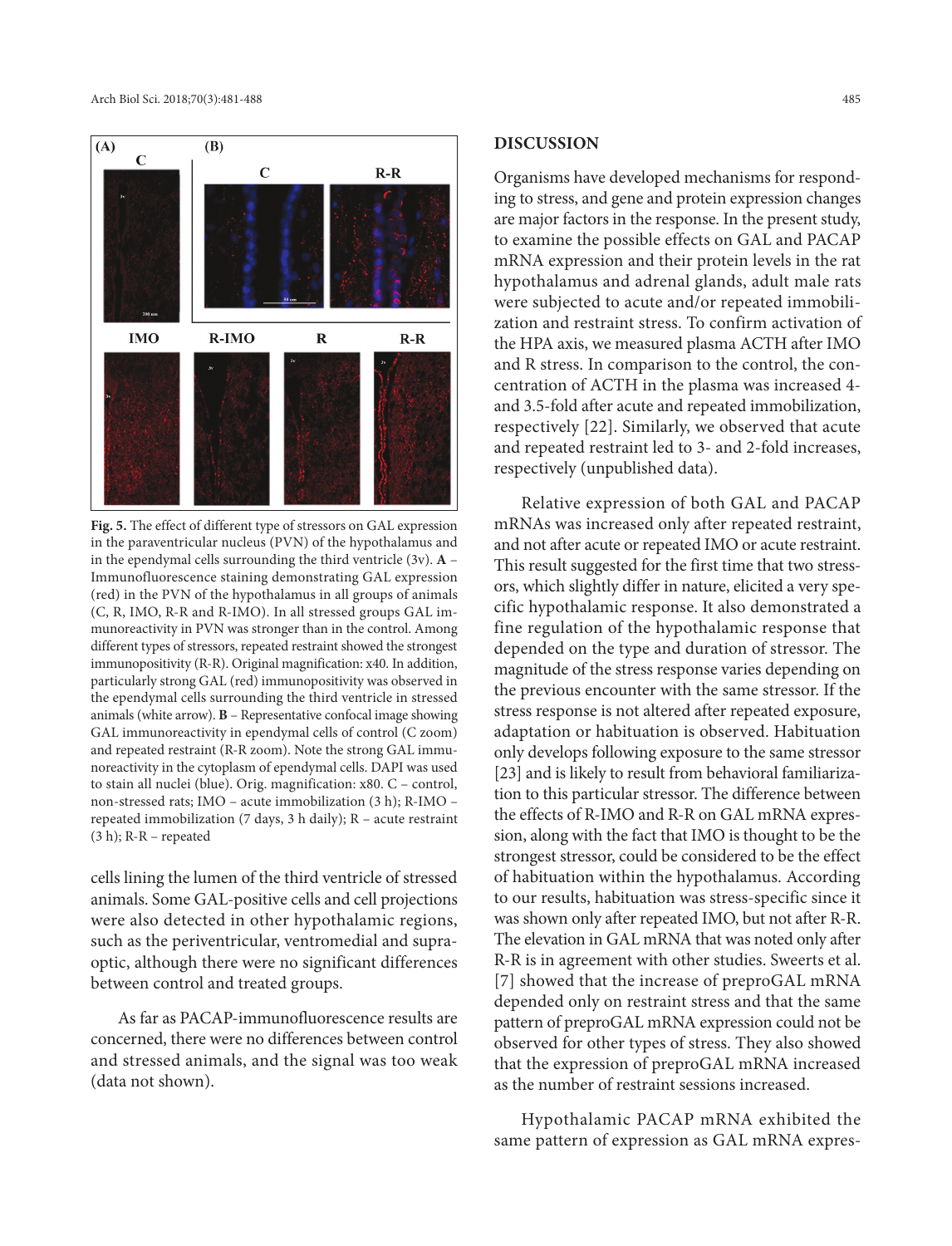sion, where the most prominent effect of IMO and R on hypothalamic PACAP mRNA expression was observed after R-R. The absence of change in PACAP mRNA after acute restraint was in accordance with other studies. Hannibal et al. [14] showed that an hour of restraint stress had no effect on PACAP mRNA increase. They also suggested that different stressors could alter PACAP mRNA in a different time range [24]. Therefore, considering the effects of acute and repeated IMO on PACAP mRNA expression where no significant alterations were observed, we assume that three hours of acute treatment may not be of sufficient duration to alter PACAP mRNA expression in the hypothalamus. In conclusion, PACAP mRNA in the hypothalamus is influenced not only by the duration of stress but the type of stressor.

Considering that GAL agonists are used to treat behavioral signs of stress-related emotional disorders [25], it was expected that the amount of GAL in the hypothalamus was significantly elevated after all four stressors were applied. Five out of six mRNA-processing genes showed a negative correlation between mRNA and protein levels [26]. There are numerous reasons for such cases. Many processes are involved besides transcription and translation and protein stability is an important factor. For example, the half-life of different proteins can vary from minutes to days, whereas mRNA degradation occurs more rapidly: 2-7 h for mammalian mRNAs as compared to 48 h for proteins [27]. Since there was rise in hypothalamic GAL levels regardless of the type of stressors or their duration, we presumed that there was pre-stored GAL in cell bodies, which was not released during increased activity of the HPA axis; this is similar to what happens to tyrosine hydroxylase with which GAL is colocalized in the hypothalamus [28]. Based on the immunofluorescence results, although a positive signal was present in the periventricular, ventromedial and supraoptic hypothalamic nuclei, the most significant effect was noted in the PVN. According to Levin [29], GAL-containing terminals are in the PVN of the rat, and they preferentially innervate oxytocin-containing cells. Furthermore, there is evidence that GAL coexists with vasopressin and that they are transported together to the posterior pituitary [30]. Thus, we surmise that GAL is highly involved in the stress response and that it modulates the activity of the neuroendocrine axis by assuming an important neuroregulatory role.

Although there was very significant GAL protein elevation, we did not observe a change in the hypothalamic PACAP protein content. This may be a consequence of the fact that PACAP was already released from its depots; it is known that it acts at the level of the hypothalamus to control induction of early genes as well as CRH mRNA in the hypothalamus [31]. Results obtained from immunofluorescence confirmed the Western blot results as there were no significant differences in PACAP protein levels among treated groups as compared to the control (data not shown).

The pattern of the adrenal gland response to IMO and R was completely different from that of the hypothalamus. Namely, for both GAL and PACAP, upregulation of mRNAs was detected only after acute IMO, whereas there were no changes at the protein level.

Following acute immobilization stress there was a significant change in GAL mRNA level in the adrenal gland, but very little or none after application of repeated immobilization and acute and/or repeated restraint. Anouar et al. [32] showed that adrenal GAL mRNA levels were maximally increased at 4 h, and that they remained maximally elevated for at least 48 h after insulin administration. Based on our results, the immobilization was strong enough to elicit a change in GAL mRNA within 3 h, so we suspect that there is a time course of mRNA level change that depends on the type of applied stressor. As far as GAL protein is concerned, there were no changes in protein levels regardless of the stressor type or duration. In other words, increases in transcriptional activities were not accompanied by increases in proteins levels. GAL is implicated in the activities of chromaffin cells on glucocorticoid and mineralocorticoid production and participates in stress responses [29]. We assume that during 3 h, all pre-stored GAL is released in the blood, so that it was not detected in the adrenal gland.

When it comes to PACAP mRNA change in the adrenal gland, our results indicate that only acute IMO was strong enough to activate transcription of the PACAP gene during that time. It is known that PA-CAP is co-stored with acetylcholine in the splanchnic nerve terminals innervating the adrenal medulla, and that the release of different neurotransmitters from the same nerve terminal at low and high frequencies will have different postsynaptic effects. PACAP is re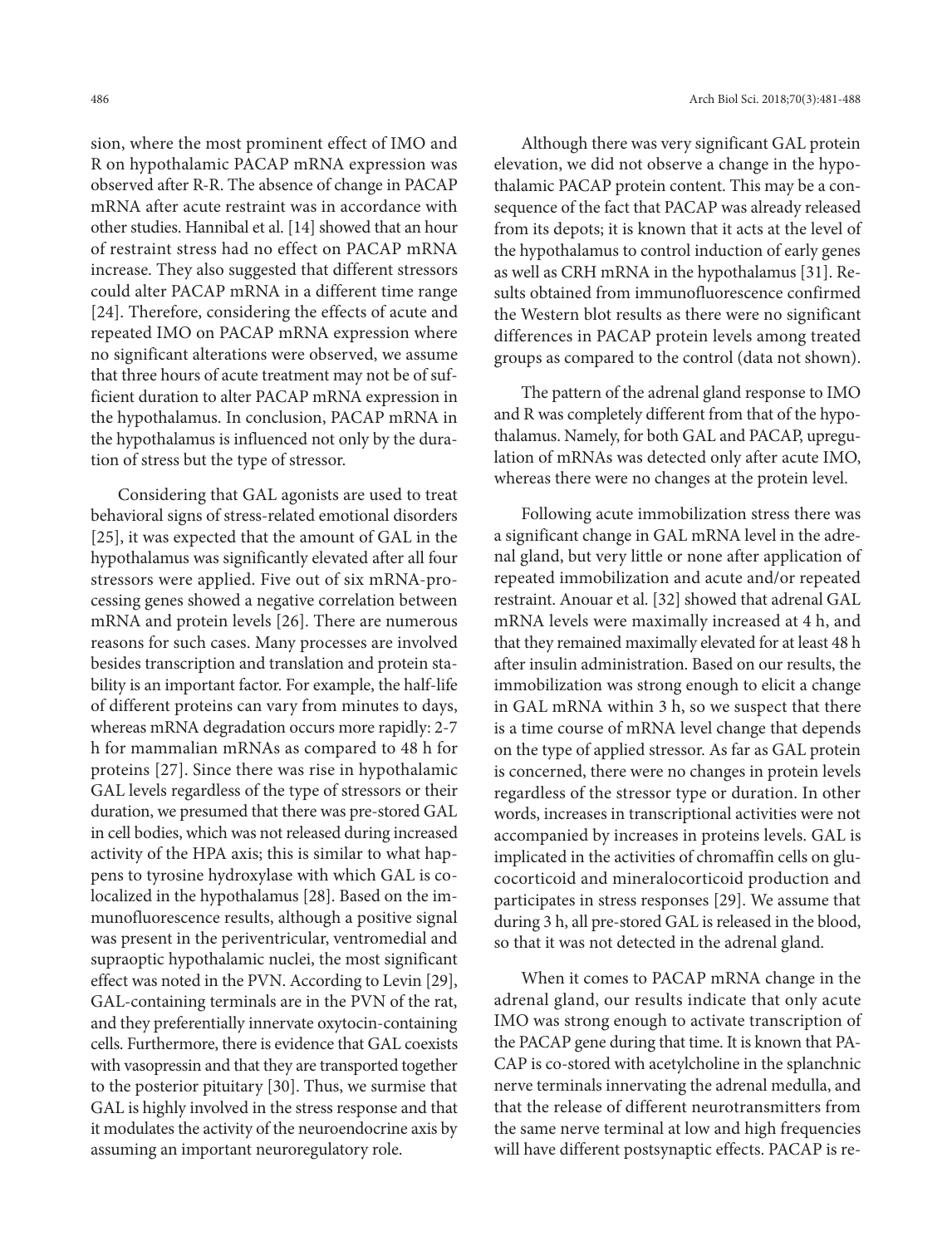leased only at high frequencies of stimulation and has a highly specialized role in epinephrine secretion [33]. According to our results, neither IMO nor R affected the PACAP protein level in the adrenal gland, regardless of whether they were applied acutely or repeatedly. The possible explanation for the absence of changes in PACAP protein level in the adrenal gland in response to the applied stressors could be due to depletion of all internal storages through exocytotic PACAP release immediately after the application of stressors.

## **Conclusions**

Although IMO and R are thought to be very similar stressors, for the first time we showed that there were different responses in the hypothalamus and adrenal glands as far as the expression of two neuropeptides, GAL and PACAP, are concerned. Based on our results, the hypothalamic and adrenal GAL and PACAP mRNA patterns of change are specific adaptive responses that are the consequence of a specific type of stress, since different responses were elicited depending on the type of stress and its duration. At the hypothalamic level, the strongest response was after R-R, whereas in the adrenal gland it was after acute IMO. This study suggested that there was a very well-defined tissue-specific response to a particular stress. On the other hand, considering the results obtained from protein expression, the stronger response, at least at the hypothalamic level, was for GAL. Taken together these results suggest the presence of fine regulation of the hypothalamo-adrenal responses, and the ability of the hypothalamus to detect and react differently, even when the animals were subjected to two strong and similar stressors. The physiological significance and molecular mechanisms underlying these differences remain to be determined.

**Acknowledgments:** This research was funded by the Serbian Ministry of Education, Science and Technological Development (Grant No. 173023).

**Author contributions:** Iva Lakić participated in study design, performed the Western blots, handled the animals. Tanja Jevđović performed the qPCR experiments and analysis. Predrag Vujović conducted Western blotting and interpreted the results. Nebojsa Jasnić performed the statistical analysis. Tamara Dakić worked on the confocal microscope. Jelena Đorđević was responsible for the overall supervision. All authors edited and approved the final version of this paper and approved the final draft.

**Conflict of interest disclosure:** All authors read and approved the final manuscript and declare no conflict of interests. The authors whose names are listed on the cover page certify that they have no affiliations with or involvement in any organization or entity with any financial interest (such as honoraria, educational grants, participation in speakers' bureaus, membership, employment, consultancies, stock ownership, or other equity interest, and expert testimony or patent-licensing arrangements), or non-financial interest (such as personal or professional relationships, affiliations, knowledge or beliefs) in the subject matter or materials discussed in this manuscript.

### **References**

- 1. Pacak K, Palkovits M, Kopin IJ, Goldstein DS. Stress-induced norepinephrine release in the hypothalamic paraventricular nucleus and pituitary-adrenocortical and sympathoadrenal activity: in vivo microdialysis studies. Front Neuroendocrinol. 1995;16(2):89-150.
- 2. Herman JP, Cullinan WE. Neurocircuitry of stress: central control of the hypothalamo-pituitary-adrenocortical axis. Trends Neurosci. 1997;20(2):78-84.
- 3. Bergonzelli GE, Pralong FP, Glauser M, Cavadas C, Grouzmann E, Gaillard RC. Interplay between galanin and leptin in the hypothalamic control of feeding via corticotropin-releasing hormone and neuropeptide Y. Diabetes. 2001;50(12):2666-72.
- 4. Malendowicz LK, Nussdorfer GG, Nowak KW, Mazzocchi G. The possible involvement of galanin in the modulation of the function of rat pituitary-adrenocortical axis under basal and stressful conditions. Endocr Res. 1994;20(3):307-17.
- 5. Mazzocchi G, Malendowicz LK, Rebuffat P, Nussdorfer GG. Effects of galanin on the secretory activity of the rat adrenal cortex: in vivo and in vitro studies. Res Exp Med (Berl). 1992;192(6):373-81.
- 6. Bartfai T, Hokfelt T, Langel U. Galanin--a neuroendocrine peptide. Crit Rev Neurobiol. 1993;7(3-4):229-74.
- 7. Sweerts BW, Jarrott B, Lawrence AL. Expression of preprogalanin mRNA following acute and chronic restraint stress in brains of normotensive and hypertensive rats. Brain Res Mol Brain Res. 1999;69(1):113-23.
- 8. Ceccatelli S, Eriksson M, Hokfelt T. Distribution and coexistence of corticotropin-releasing factor-, neurotensin-, enkephalin-, cholecystokinin-, galanin- and vasoactive intestinal polypeptide/peptide histidine isoleucine-like peptides in the parvocellular part of the paraventricular nucleus. Neuroendocrinology. 1989;49(3):309-23.
- 9. Landry M, Trembleau A, Arai R, Calas A. Evidence for a colocalization of oxytocin mRNA and galanin in magnocellular hypothalamic neurons: a study combining in situ hybridization and immunohistochemistry. Brain Res Mol Brain Res. 1991;10(1):91-5.
- 10. Wrenn CC, Holmes A. The role of galanin in modulating stress-related neural pathways. Drug News Perspect. 2006;19(8):461-7.
- 11. Andreis PG, Malendowicz LK, Rebuffat P, Spinazzi R, Ziolkowska A, Nussdorfer GG. Galanin enhances corti-